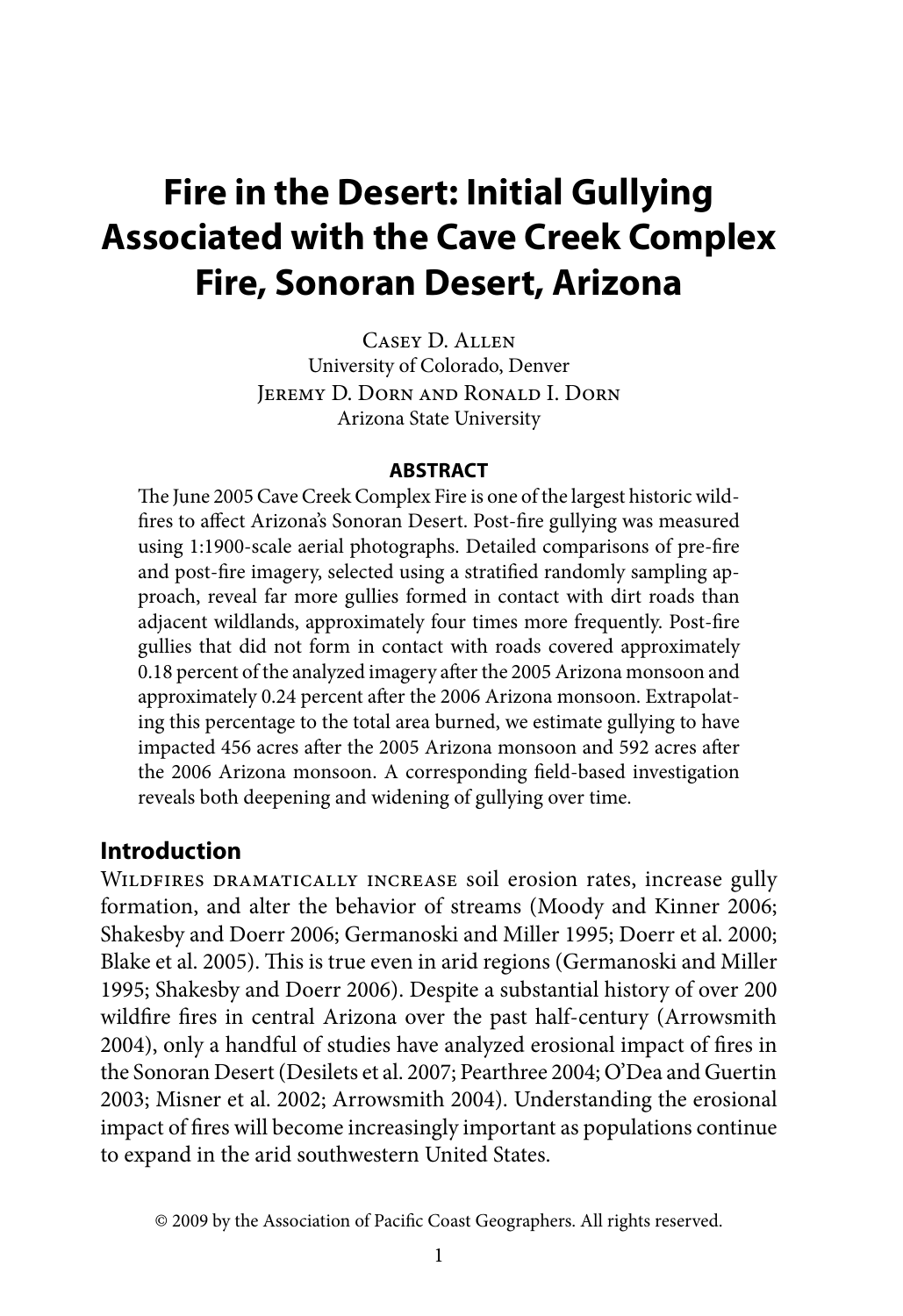Our paper presents initial results of monitoring gullying associated with a major fire in the Sonoran Desert, the 2005 Cave Creek Complex fire (Figure 1).

Figure 1. The Cave Creek Complex burned the northern edges of metropolitan Phoenix (Kekesi 2005). A small drainage basin informally termed the "bombpit basin," at an area of  $\sim$ 12,000 m<sup>2</sup>, was the subject of field-monitoring erosional processes. The basin is centered at approximately N33.8567 W111.6677. Eleven randomly selected locations were established and measured after the fire (July 2005) and then resurveyed three times after the Arizona monsoons of 2005, 2006, and 2007.



The Cave Creek Complex Fire, started by lightning on June 21, 2005, resulted from the combination of the Bronco and Humboldt fires and burned 248,310 acres (USFS 2005). The fire was so spectacular that it was seen from space (Kekesi 2005), and thermal satellite imagery of the fire was used by the National Weather Service to illustrate how fire impacts the surrounding atmosphere (Flagstaff NWS 2005). The wildfire burned over a geological mix of intrusive granitic, extrusive basalt, and metamorphic rock types that host colluvial, alluvial, and pediment landforms.

Dr. Cecil Schwalbe of the U.S. Geological Survey explained that vegetation change played a substantial role in providing fuel including red brome, cheat grass, and buffelgrass. Thirty years ago, if a patch of desert caught fire, areas would burn here and there in a mosaic-type pattern, said Schwalbe, adding that today the dried grasses continuously carry the fire, causing it to spread out of control (Balazs 2005). These invasive grasses generated mats of dried remains that turned normally small, mosaic-producing fires into much larger burn areas (Lambrakis 2006; Wentz et al. 2001). In addition to burning invading grasses, the fire fed on drought-impacted desert scrub of creosote bush (*Larrea tridentata*), jojoba (*Simmondsia chinensis*), crucifixion-thorn (*Canotia holacantha*), bur sage (*Ambrosia dumosa*), brittlebush (*Encelia farinosa*), and ocotillo (*Fouquieria sp*). Small trees, including species of palo verde (*Cercidium*), some catclaw (*Acacia*), and mesquite (*Prosopis*), burned in the swales and washes.

The initial post-fire gullying studied here resulted from a very limited number of precipitation events (Figure 2).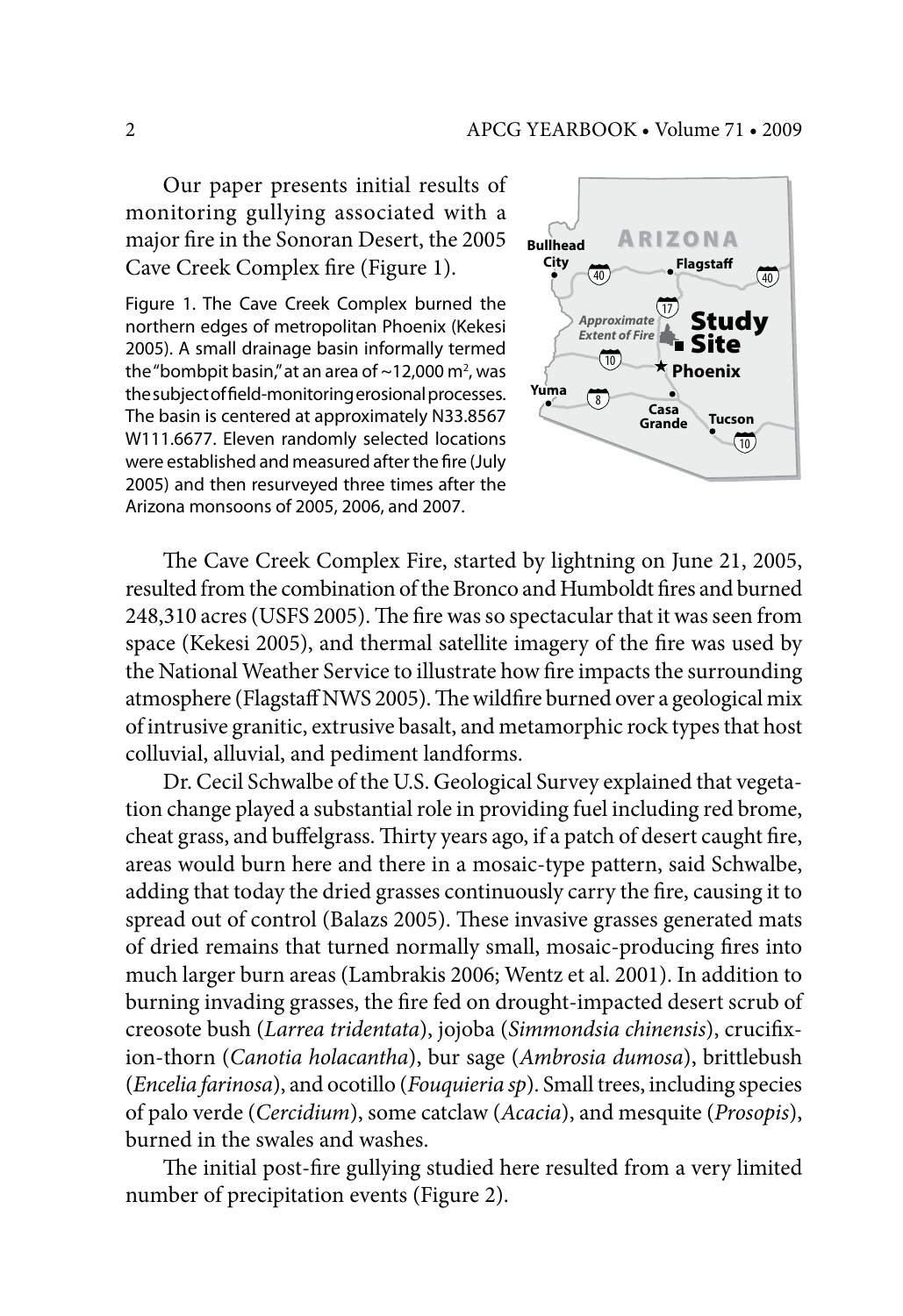

Figure 2. Precipitation (in inches) in the study area, as measured by the "Cave Creek Fire" automated rain gauge (Maricopa County Flood Control District 2007). This graph portrays all rain events greater than 0.10 inches of precipitation per day.

Between the June 2005 fire and the November 2006 observations reported in this paper, there were only two precipitation events greater than an inch per day and only 10 days with precipitation greater than a half-inch. All but two of these larger rain events occurred during the summer "Arizona monsoon" months where convective rainfall events could have occurred in short bursts of only tens of minutes. It is also important to note that all of the erosion discussed here took place during drought years, in which annual rainfall amounts were far below the long-term historic average.

# **Methods**

We employed a twofold strategy to understand the gullying effects of post-fire precipitation events. Comparative aerial photography yielded a two-dimensional overview of the spatial extent of gullying. Ground-based surveys of one small basin then provided insight into the geomorphic processes.

# *Analysis of Aerial Photography*

We obtained pre-fire and post-fire images at a scale of 1:1900 from the Maricopa County Tax Assessor. Thus, the aerial photography part of the study is limited to the Maricopa County portion of the burned area. Individual frames of 224 m by 224 m with 24 cm/pixel resolution permitted identification of gullies with enough detail to measure gully area. A stratified random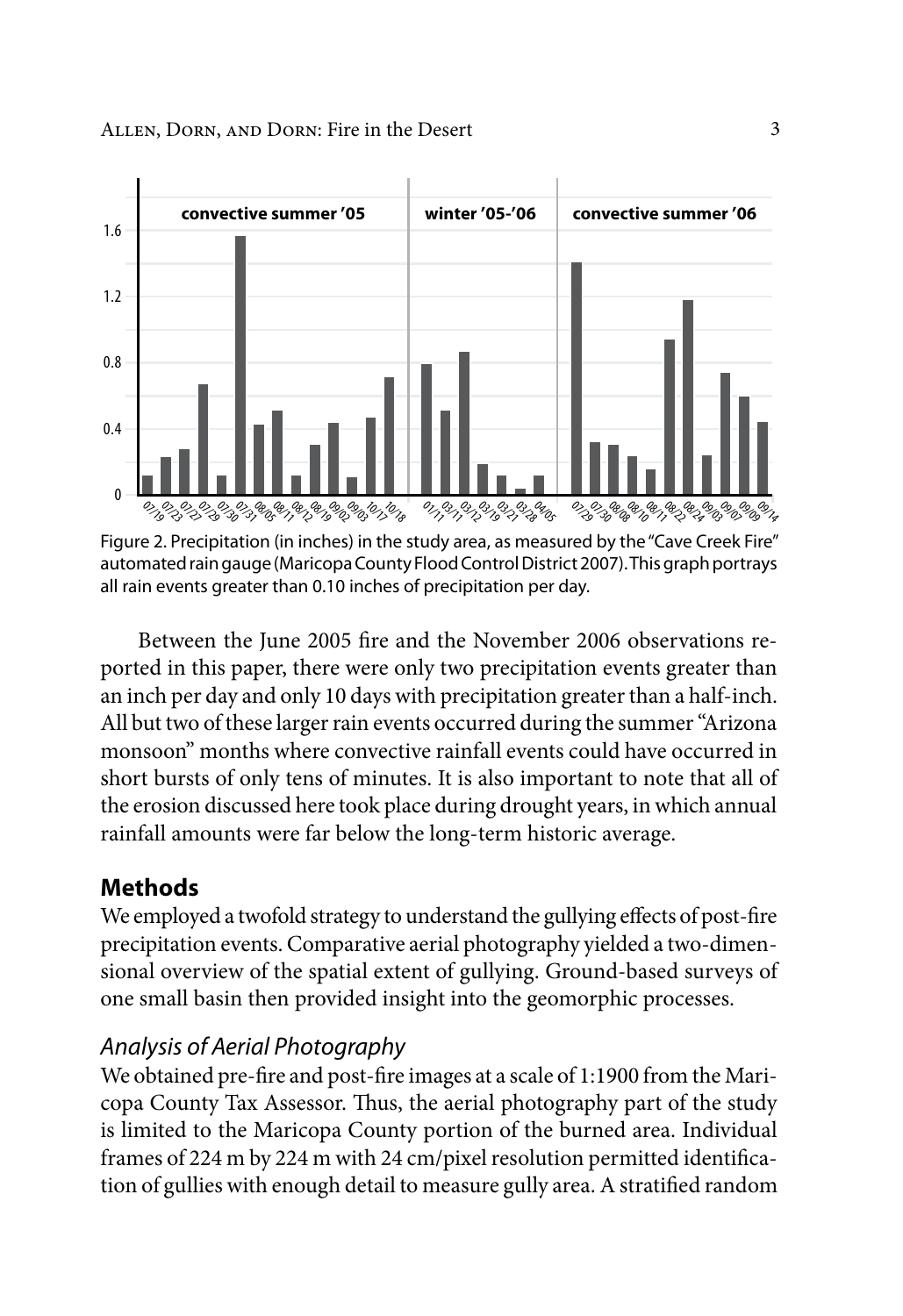sampling scheme selected 40 such frames adjacent to Forest Road 24, with 20 west-side frames and 20 east-side frames. We used pre-fire imagery to avoid measuring pre-existing gullies, December 2005 imagery to measure gullying after 2005 summer precipitation, and November 2006 imagery to measure gullying after another year of precipitation.

The process of measuring gully area used a combination of Adobe Photoshop, Adobe Illustrator, and a CADTools add-on for Adobe Illustrator to measure the traced polygons. The area of an entire contiguous gully with all tributary arms was treated as a single gully for measurement purposes. We also kept track of whether a gully developed in contact with roads, to better understand the role of dirt roads in erosional expansion. Gully area was compiled for 40 frames, in which a total of 121 identifiable gully systems formed in contact with no road by December 2005.

The largest complication in the identification of post-fire gullying involved shadows made by burned and standing trees. The narrow nature of the shadow could be interpreted as a small gully. Our solution to this problem required a careful examination of imagery at different times. For example, if the pre-fire image showed a tree-produced shadow, then the dark lineament in the post-fire imagery was interpreted as a snag-shadow and not a gully. Confidence in this decision sometimes came when the tree had fallen down by November of 2006, removing the shadow entirely.

Simple descriptive statistics were used to analyze gully changes over time between pre-fire conditions, after the 2005 monsoon precipitation, and after the 2006 monsoon precipitation. In addition, to compare the effect of roads on gullying area, we randomly sampled the first 30 "non-contact" gullies and the first 30 "road-contact" gullies, and then ran a log transform of the area of road-contact and non-road contact gullies to obtain a normal distribution for a 2-tail Student's t-test.

#### *Field Monitoring*

In order to obtain a field-based understanding of post-fire erosion processes, we selected a small, oval-shaped drainage basin of approximately 12,000 m2 for field study. Immediately after the fire on July 15, 2005, prior to the onset of the Summer 2005 summer convective precipitation, we established a variety of survey sites. We measured: pre-existing gullies (e.g., Figure 3); cross-sections along pre-existing swales that we anticipated might develop gullies (e.g., Figures 4 and 5); the scale rainsplash erosion on slope convexities (e.g., Figure 6); and depressions made by the burning of desert-scrub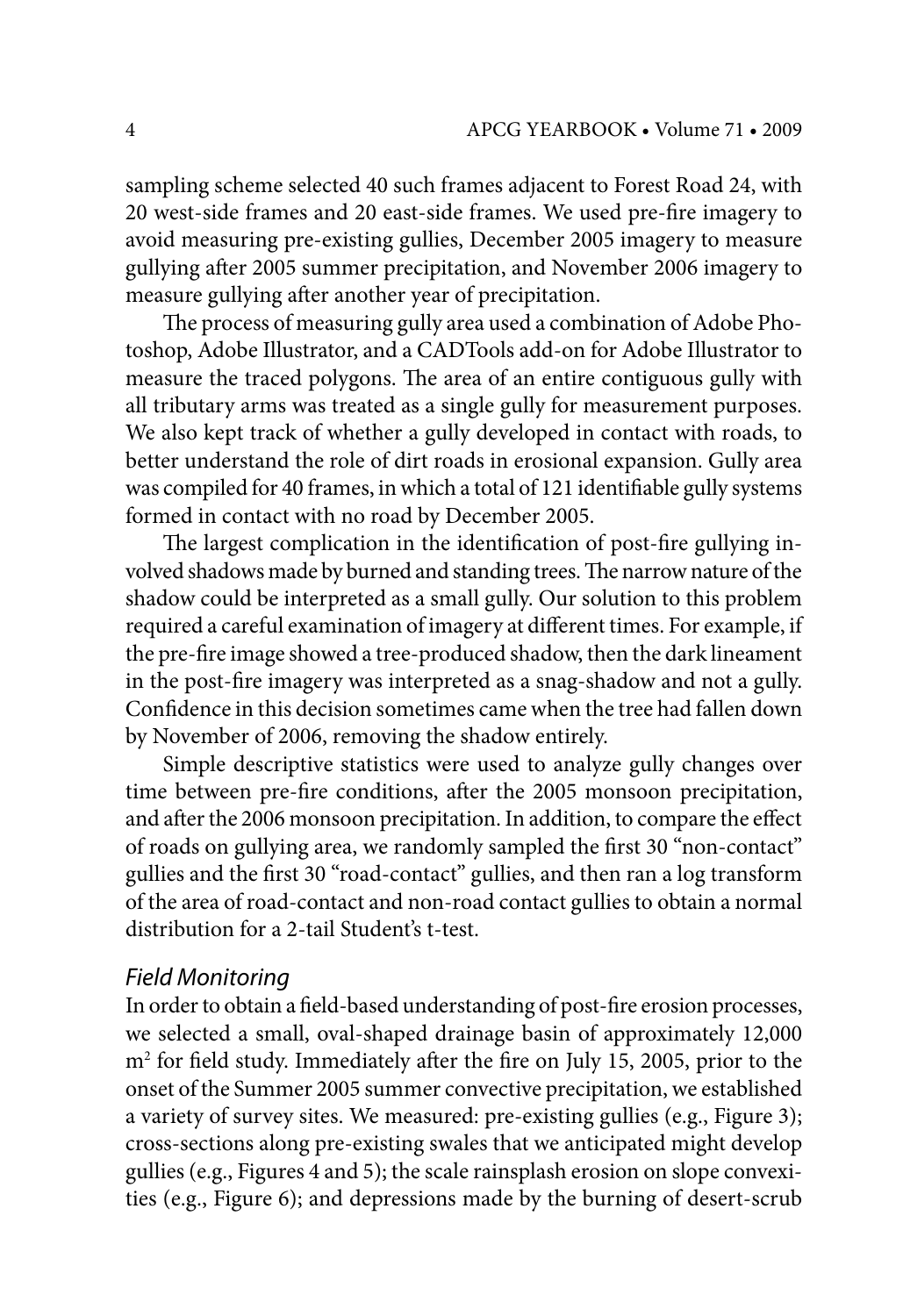root systems that we termed "bomb pits" (e.g., Figure 7) that served to collect sediment.



Figure 3. Example of a pre-existing gully surveyed July 15, 2005, immediately after the fire and before the start of the summer Arizona monsoon (left image), and again in October of 2005, after the end of the Arizona monsoon (right image).

The pre-monsoon volume of each bomb pit was calculated using a pegboard and a measurement rod, and then the changes were remeasured after the monsoon in October of 2005. Sediment traps in nearby unburned sites served as "controls" to compare erosion rates for the same time period. We also surveyed a stream cross-section immediately downstream of the small basin to understand channel changes in response to sediment transport. Also, prior to the summer of 2006 precipitation season, 50 green-painted cobbles were placed in one gully, 50 green-painted cobbles were placed in another gully, and three radiotransmitters were placed in each of these gullies in order to determine the distance of bedload particle transport.

# **Results and Discussion**

# *Analysis of Aerial Photography*

Analyzing only those gullies that did not develop in contact with a road, 121 gully systems formed between the June 2005 fire and January of 2006. These gullies covered a total of 3,680  $m^2$ , with an average gully area of 30  $m^2$ . If the 0.18 percent total area randomly selected from 40 frames randomly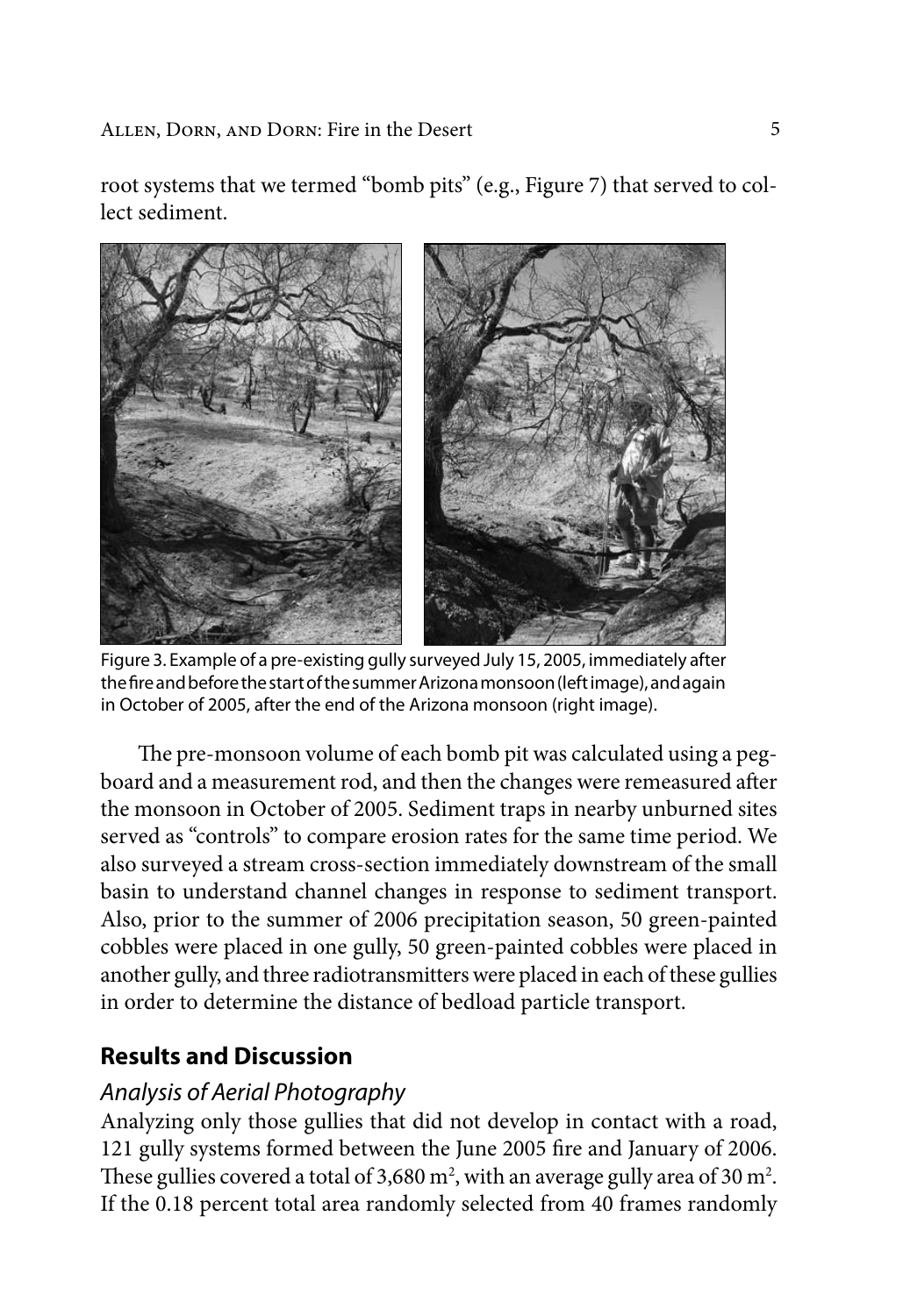

Figure 4. Example of a swale surveyed and identified with a gated system to assist in relocation. The top photo was taken July 2005, prior to the monsoon, and the bottom photo is from October 2005, after the end of the Arizona monsoon, showing the development of a small gully in the swale.

covered by gullies is extrapolated to the entire burn area, an estimate of approximately 456 acres of the burned area may have been gullied after the first season of summer convective precipitation.

The area was reflown in November of 2006, and those 121 gully systems were remeasured (Figure 8).

Although a few gullies shrank in apparent area, the vast majority enlarged, with over 10 gully systems doubling in size. An additional 23 gullies were identified in the November 2006 imagery not seen in the January 2006 frames. These 144 gully systems had a total area of 4,777 m2 , with an average gully area of 33  $m^2$ , amounting to coverage of 0.24 percent of the area of the 40 randomly selected frames. When extrapolated to the entire burn area, approximately 592 acres were gullied in the

Cave Creek Complex burn by November of 2006.

These findings, in which wildfires promote erosion through gullying, are consistent with results on wildfire-increased erosion in other physical geography settings (Wilson et al. 2001; Shakesby and Doerr 2006; Benda et al. 2003; Pearthree 2004; Keller et al. 1997). The biggest difference between our findings and the other studies lay in the percent of slope area occupied by gullying. Most other studies occur in forested settings, where the gully area is less than in this desert setting (i.e., non-road contact gully density is about double that of forested areas). The general qualitative appearance of the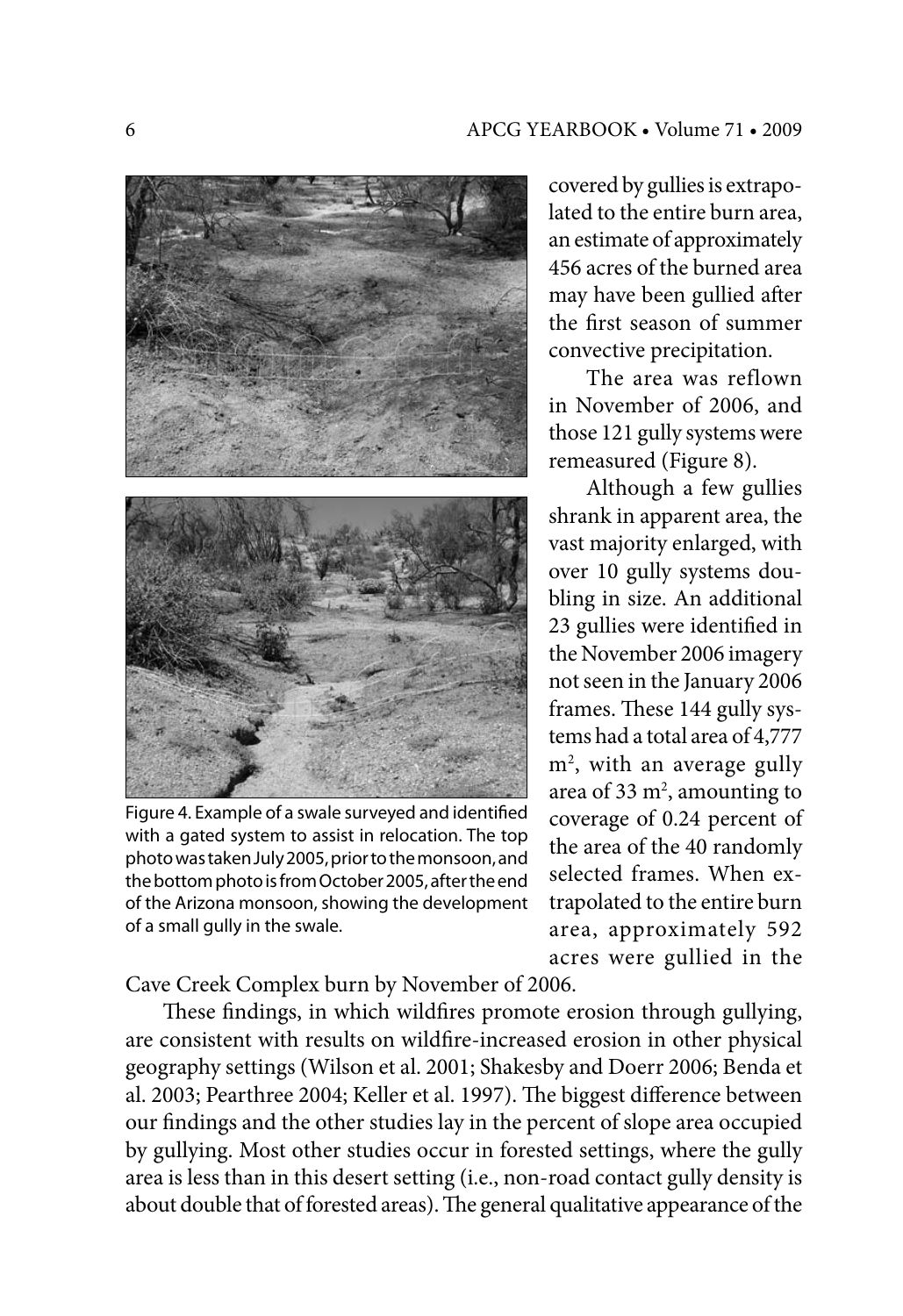Allen, Dorn, and Dorn: Fire in the Desert



Figure 5. Example of a burned paloverde occupying only a swale that would have collected some subsurface storm flow prior to the burn (left photo, July 2005), but that swale was the site of rill development



during the 2005 summer convective season. Over the next two years (right photo, December 2007), the rill developed into a gully with depths reaching 3 m and a length of over 200 m. The location of the root collar served as a basis for measuring rill and gully.



Figure 6. Examples of a two-dimensional understanding of rainsplash transport was measured by placement of a gate system on randomly selected inter-rill slope convexities. Our assumption was that such a slope position would be the location of rainsplash detachment (Parsons et al. 1994).

fire-related desert gullying drainage pattern, however, appears to be similar to wildfire gullies in other settings (Moody and Kinner 2006).

Approximately four times as many post-fire gullies developed in contact with roads than in more natural settings, as analyzed from adjacent imagery. For every post-fire gully in a more "natural" setting, approximately four gullies developed in contact with roads or other human infrastructures. The

road-contact gullies were, however, two-thirds smaller in area, on average, than non-road contact, with a statistically significant difference at the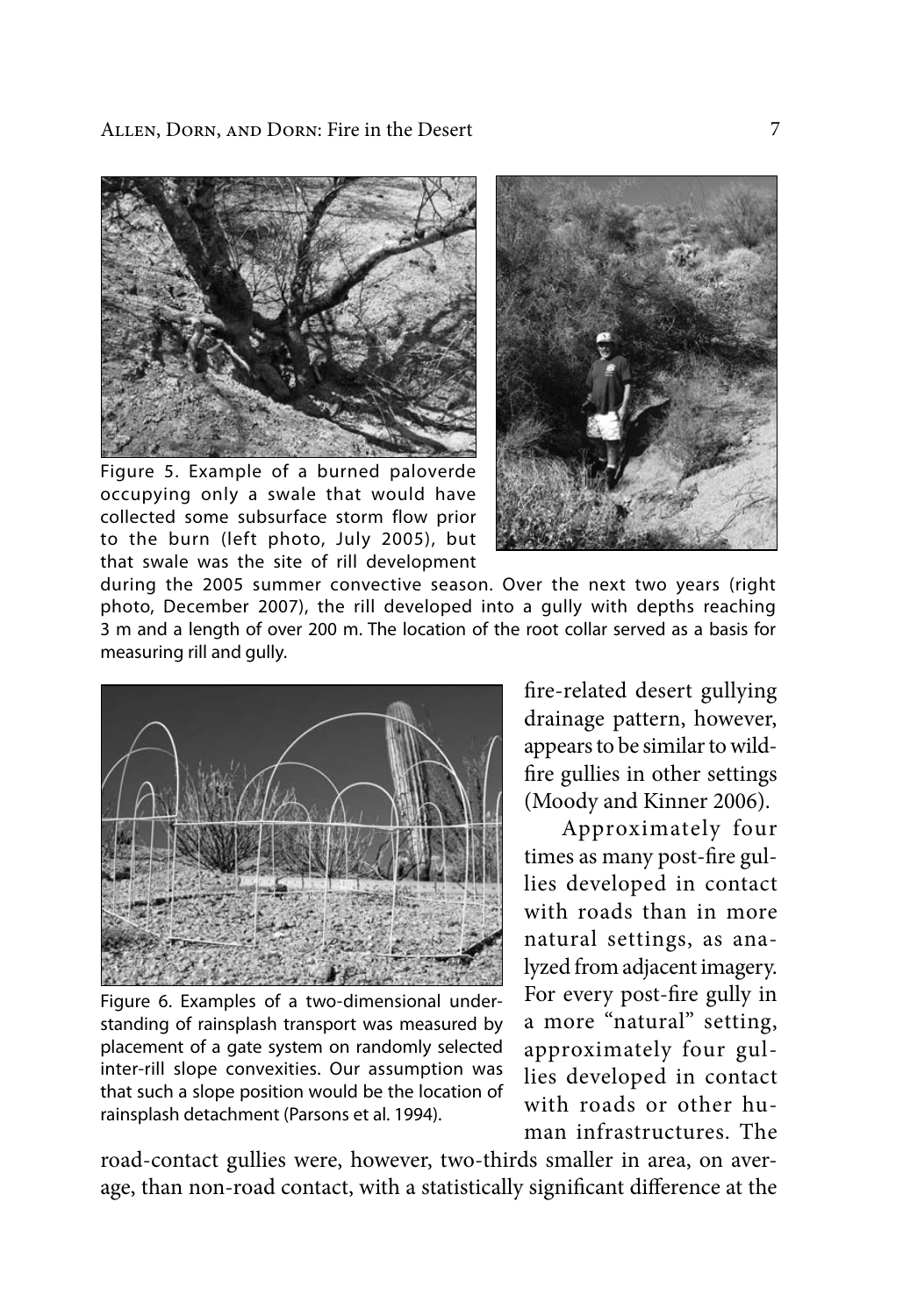

Figure 7. Depressions created by burning of desert scrub roots provided opportunities to measure sediment transport through surveying the dimensions of the depressions. The arrow indicates true north, and the meter-fence provides scale. The top photo pre-dates the summer monsoon (July 15, 2005, just after the fire); the bottom photo represents the same location after the end of the first post-fire Arizona monsoon (October 2005).

p< 0.01 level in a 2-tail Student's t-test. The reason for more aerially extensive gullies in settings not in contact with dirt roads has to do with a confounding factor inherent in the methodology related to slope length, an important factor in fire-developed drainage networks (Moody and Kinner 2006). Because dirt roads bisect slopes, gullies formed downhill of the road had shorter slope lengths for development, as did those gullies formed between roads and hillcrests. In other words, those gullies that developed away from roads could grow longer.

# *Field Monitoring*

Our field study of a small basin (as seen in Figure 1) reflects the larger pattern seen in the aerial photography: gullying growth over time. However, our strategy of surveying different parts of the geomorphic system

in the drainage basin yielded insights into processes of post-fire erosion in the Sonora Desert.

The miniature fences we installed to understand the scale of rainsplash erosion (see Figure 6) did not yield any dramatic results. Sand-sized sediment did erode from placement on microtopographic convexities where slope angles were greater than about 12˚. However, the maximum amount of slope erosion was limited to depths of less than one centimeter after two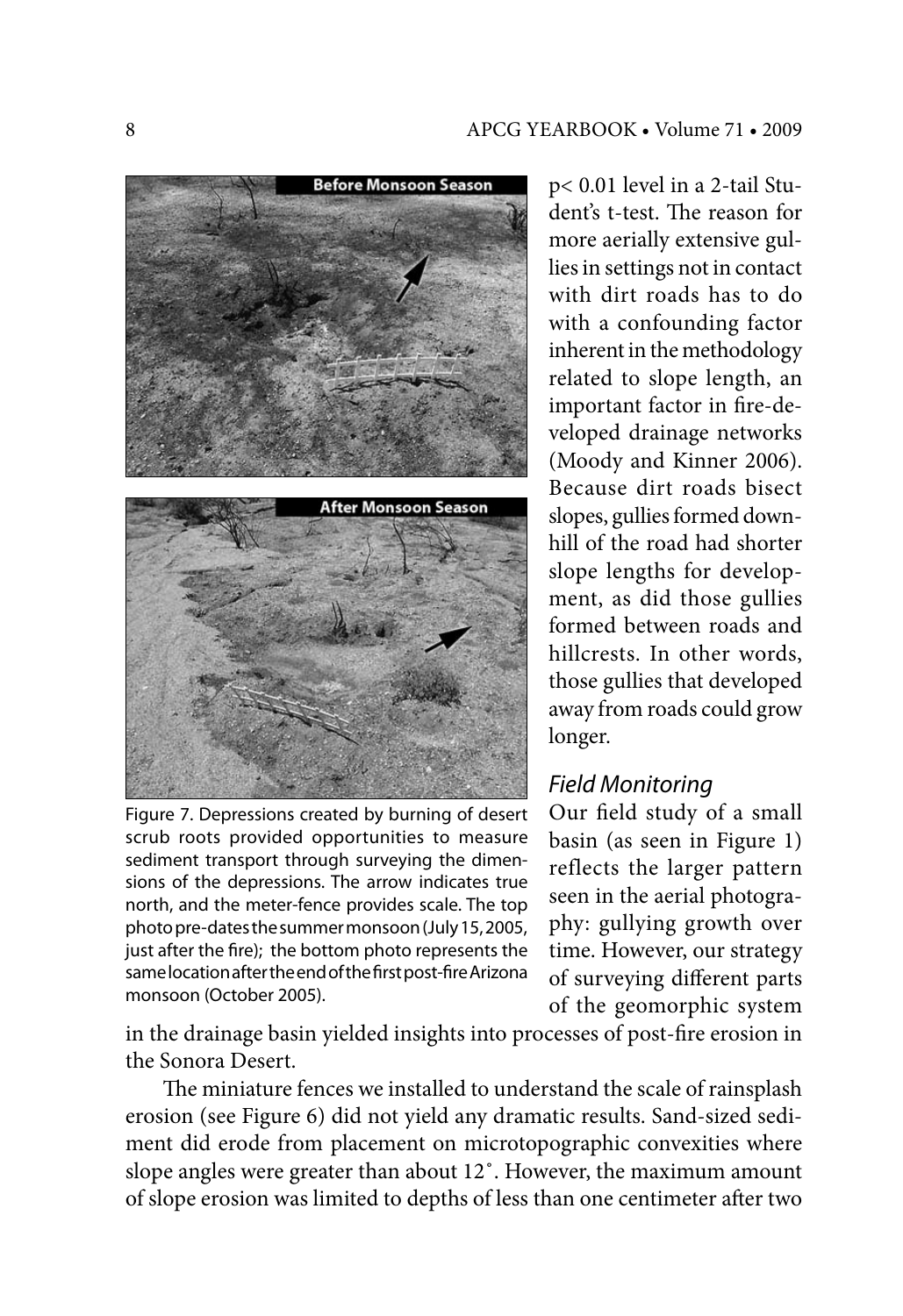

summer convective precipitation seasons.

A different picture emerged from analyses of depressions created by the burning of desert scrub species. For 13 "bombpits," or depressions made by the burning of root systems (e.g., Figure 7) that had tiny upslope drainages of only a few dozen square feet, the erosional story reveals tremendous place-to-place variability.

Each of the 13 monitored depressions completely filled up and overflowed after just the 2005 summer convective precipitation season. Thus, the premonsoon volume of each depression could only provide a minimum estimate of sediment eroded from the small drainages upslope, as well as sediment eroded from the rims of the bomb pits. After subtraction of the rim erosion, the sediment filling in each depression was mathematically "redistributed" over the upslope area to calculate a minimum rate of erosion.

The average historic erosion rate for central Arizona is about 0.13 acre-feet per m<sup>2</sup> per year (Henze 2000). The unburned control sediment collection sites and three of the burned sites were within a factor of two of this long-term average. However, six burned areas experienced rates of erosion over 10 times greater. Four slope areas had erosion rates more 30 times the long-term historic average. Thus, the fire zone displays tremendous site-to-site variability in erosion. This is seen on the plot scale of a few square centimeters (Figure 6) and square meters (Figure 7), and along gully systems (Figure 5).

The few gullies that existed in the small drainage prior to the fire all grew in depth (e.g., Figure 9).

These pre-existing gullies did change in their dimensions, but most did not change dramatically. Rather, they appeared to serve as important conduits for sediment transfer. For example, after the second summer precipitation season in October 2006, many of these initial gullies developed an extensive updrainage network of rills (e.g., Figure 10). The initial gully seg-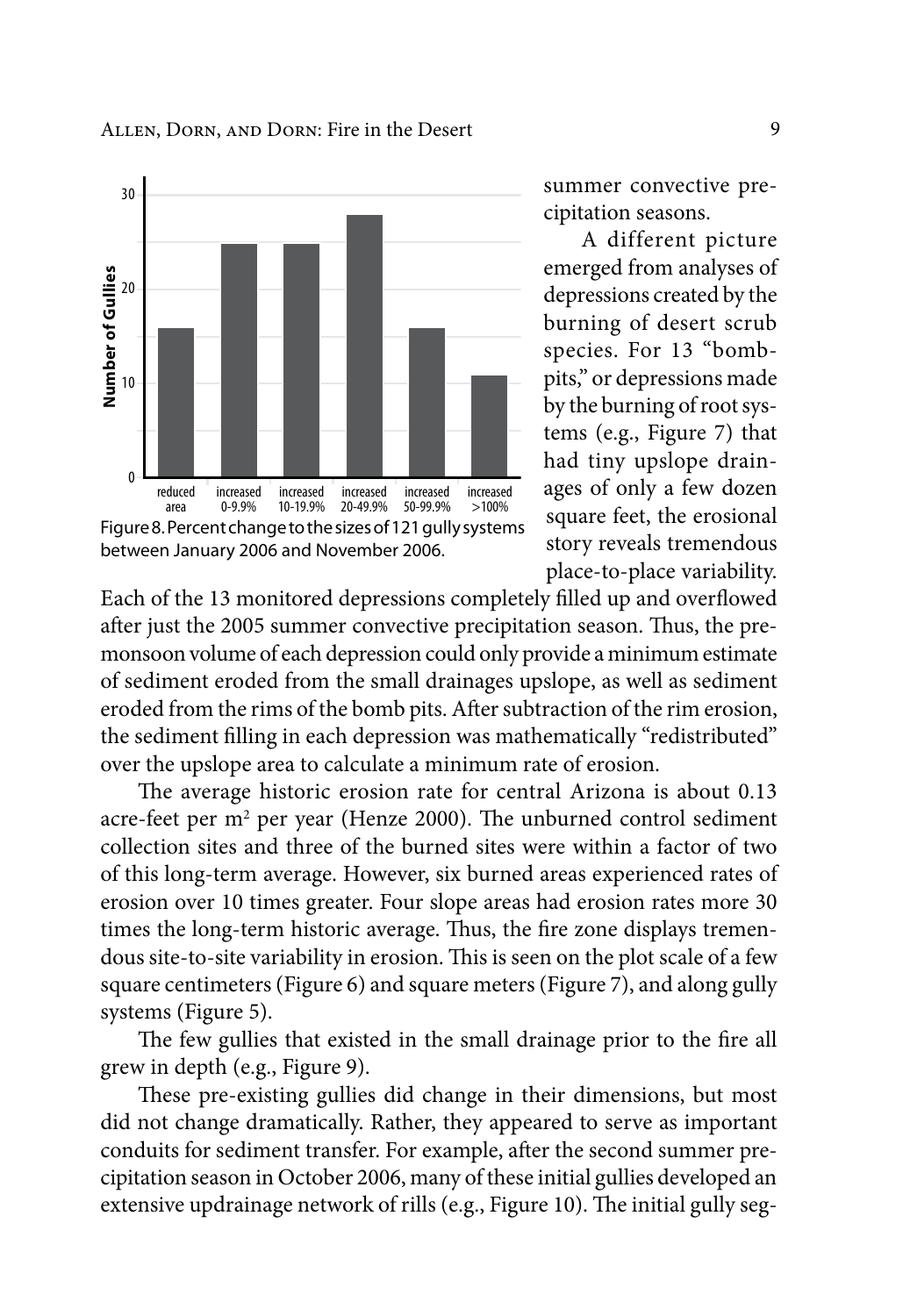

Figure 9. Example of the slight deepening of pre-existing gullies.

ment then simply routed the eroded sediment.

In other cases, a new gully that developed during the 2005 precipitation season (e.g., Figure 4) then developed an extensive gully system upstream the following year. A few intrabasin alluvial fans, with areal extents of a few tens of square meters each, deposited downstream of the gully segments that

formed in the summer of 2005. Again, the location of previous-year gullying was a conduit for sediment excavated through headward extension.

Observations of the ephemeral wash fed by this and other small basins suggests that waves of sediment seem to move through larger washes. Some of this aggradation was recorded in a stream cross-section revealing up to a meter of aggradation after the summer 2005 monsoon (Figure 11).

However, just a few tens of meters downstream of this cross-section, much of the wash had degraded a half-meter from the pre-fire soil surface, while a few tens of meters upstream of the cross section, up to two meters of aggradation occurred on top of a pre-fire soil surface. As a result, the ephemeral washes fed by small basins appear to be extremely active corridors for transport of sediment waves. During one ground survey, a small flash flooding event was witnessed in this area, displaying both degradation upstream of the stopping point and aggradation where flow came to a stop. These anecdotal observations of the dynamic nature of sediment transport in washes were supported by the complete loss (inability to relocate) of painted cobbles and cobbles hosting radiotransmitters, despite walking the entire length of the wash to its terminus at Bartlett Lake, a local reservoir.

# **Conclusion**

This study presents the initial results of an ongoing monitoring of geomorphic changes associated with the Cave Creek Complex Fire in central Arizona. Our study generated a mix of empirical insight about the aerial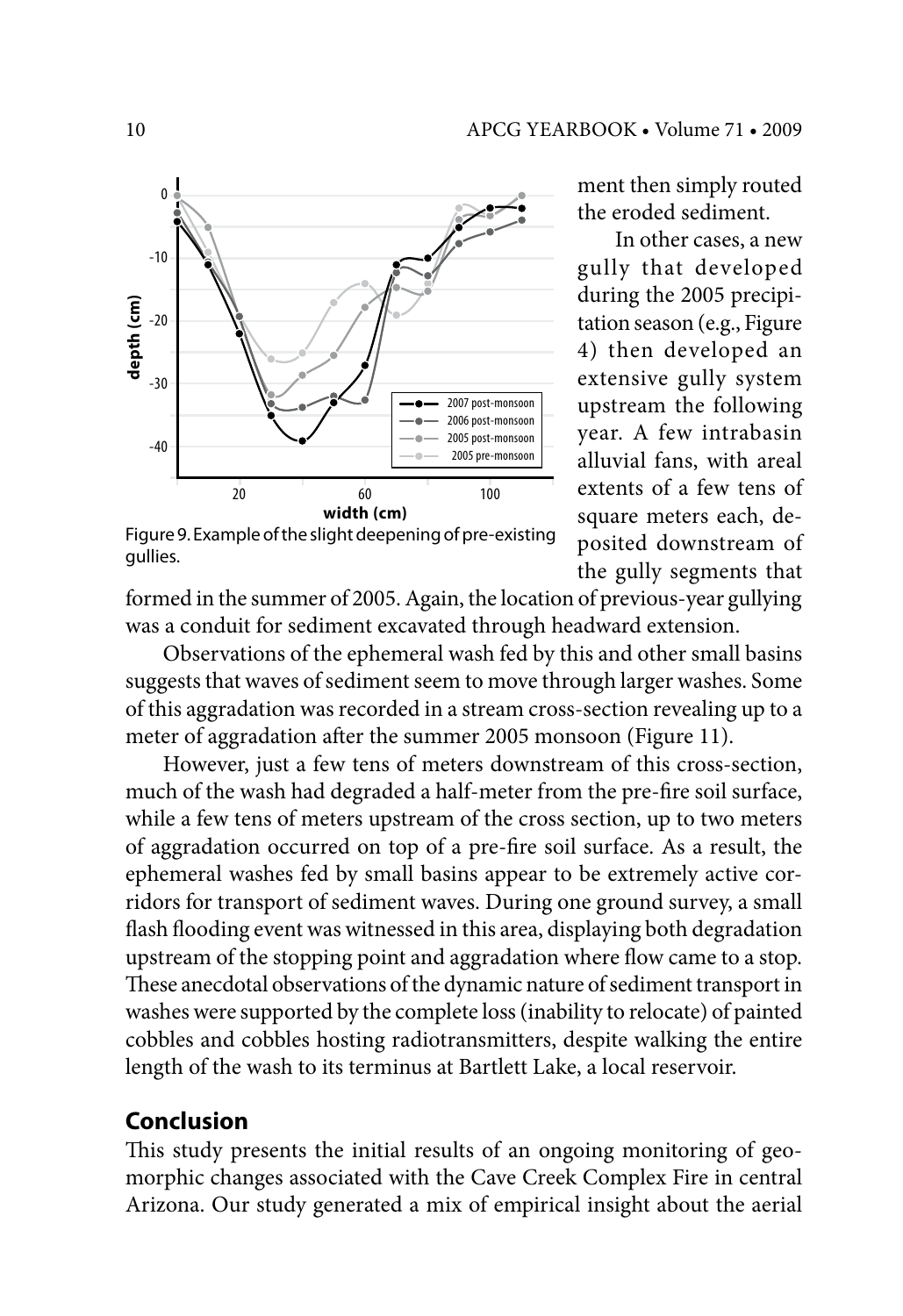

Figure 10 (photo and graph). Example of rill network development upstream of a pre-fire gully. The photo shows the upper end of a rill system formed between the end of the first 2005 monsoon and the second 2006 monsoon (photo from October 2006). The graph shows this rill system: almost 14 meters long above the enlarged gully, with typical depths under 40 cm and occasional, deep knickpoints exceeding 80 cm in height.

extent of gullying and anecdotal field observations about the processes of gullying in one small basin of the impacted area. The aerial extent of gullying after a very limited 2005 Arizona monsoon generated new gullies over approximately 0.18 percent of the fire, based on photogrammetric analyses of aerial photographs

selected by a stratified random sampling scheme. After a drought year of limited rainfall, the number and aerial extent of gullies measured through aerial photographs grew to approximately 0.24 percent of the burn.

Our field study of one basin suggests several mechanisms leading to the initial phase of gullying and its subsequent expansion. Some initial gullying developed from the overflow of depressions made when the roots of desert scrub plants burned. Other gullies developed in swales after the first Arizona monsoon started. Still others, due to the concentration of overland flow, started as rills extending from ridgecrests. Then, these initial gullies extended upslope—sometimes as a dendritic complex of centimeter-scale rills and other times as a linear gully system with depths at the meter scale. Anecdotal observations of the wash downstream from the small basin suggest that sediment had been delivered in pulses, where a few meters of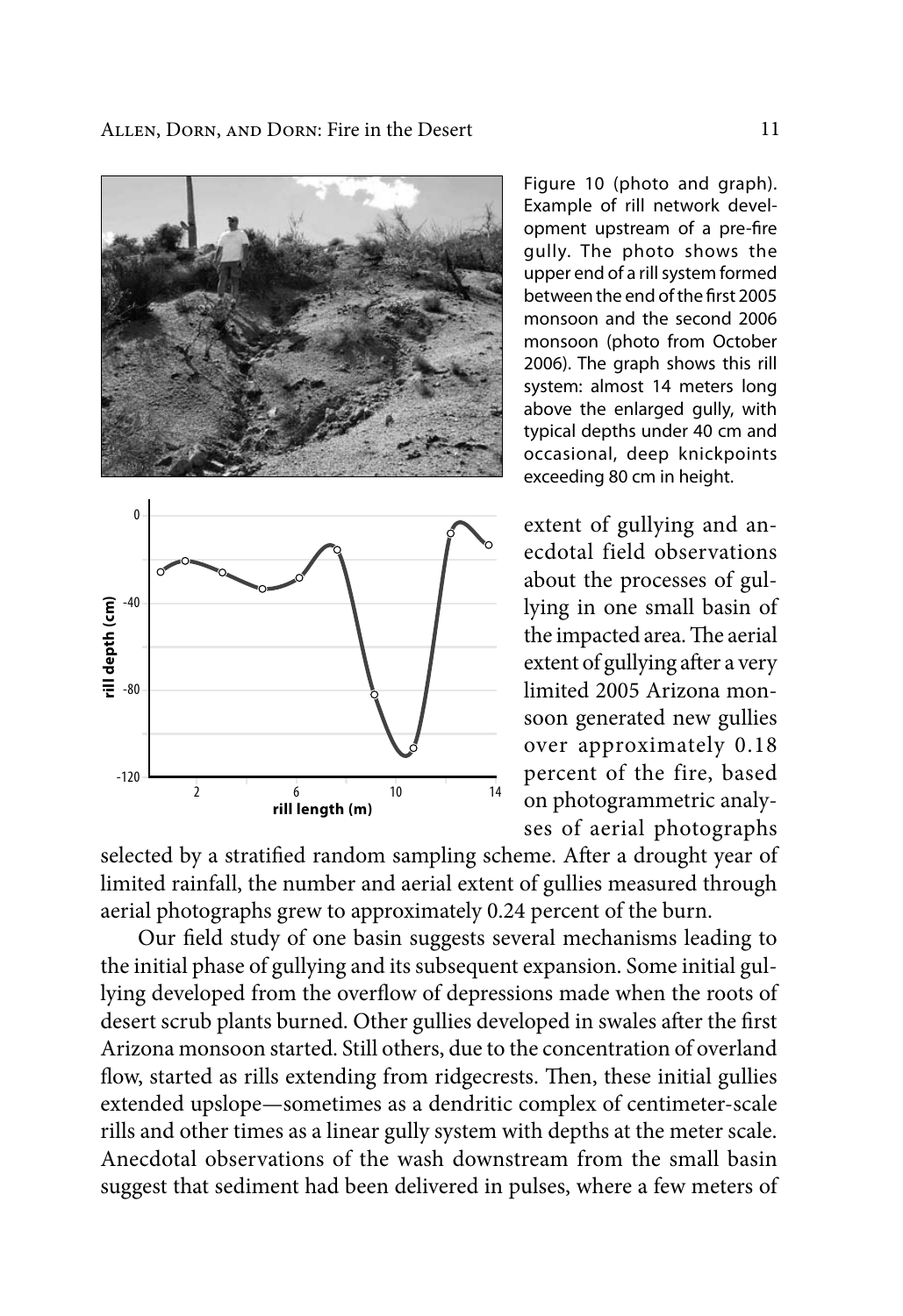Figure 11 (graph and photo). The graph displays the approximate elevation change in a wash crosssection. This wash is fed by several small basins, including the one studied here. The change occurred during the 2005 summer monsoon season, between July 15, 2005, and October 2005. The photo illustrates the aggradational surface between 10 and 25 m along the transect.





aggradation might temporarily stop, burying one part of the wash but leaving an adjacent wash to degrade.

Much research on the processes of fire-associated gullying (Moody and Kinner 2006; Pearthree 2004) tends to be focused on regions wetter than the Sonora Desert. The general lack of wildfire-related gullying studies in dry, hot desert settings elevates the importance of the Cave Creek area. The nonnative grasses that fueled the fire (Lambrakis 2006; Balazs 2005; Brookes and Pyke 2001; Geiger et al. 2003) will undoubtedly fuel future fires on the margins of metro Phoenix, metro Tucson, metro Las Vegas, and other expanding desert cities. As residential communities continue to expand from the urban fringe into desert regions in the southwestern U.S., studies on the Cave Creek Complex fire area have potential to be useful in understanding future fire impact.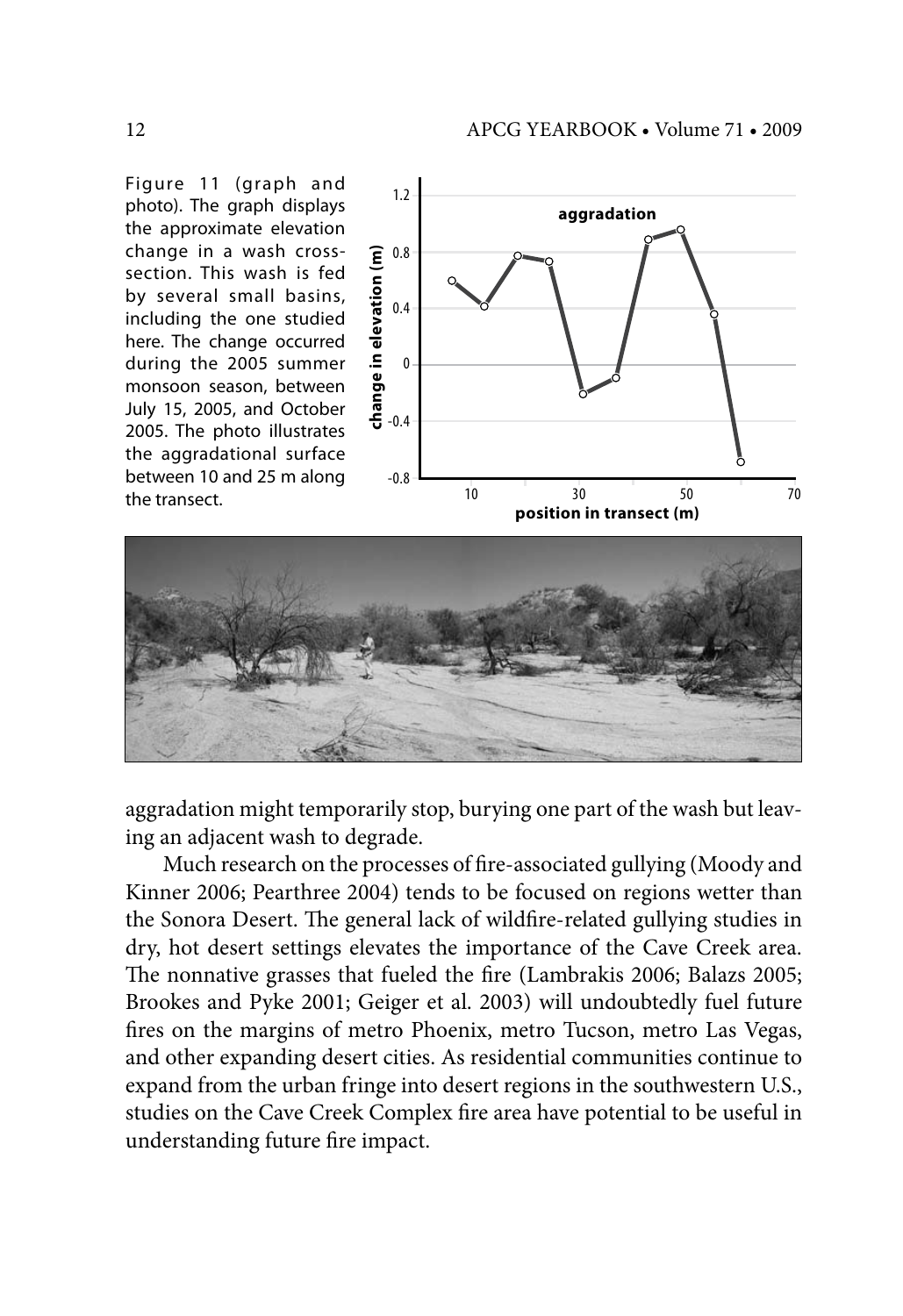### **Acknowledgments**

We thank Todd Willard and Christine Frisbee of the Tonto National Forest for permission to undertake this study, Douglas Frink for field assistance, and Patricia Fall for comments on the senior research project portion of this study.

## **Literature Cited**

- Arrowsmith, R. 2004. Multi-Spectral Remote Sensing of Brush Fire Scars in Arid Urban Regions: Analysis of Future Fire and Flooding Hazards. http:// activetectonics.asu.edu/Fires\_and\_Floods/Fires\_and\_floods\_final\_report. pdf.
- Balazs, D. 2005. Invasive grass called threat to desert's plans, animals. *Arizona Republic*, July 11, 2005.
- Benda, L., D. Miller, P. Bigelow, and K. Andras. 2003. Effects of post-wildfire erosion on channel environments, Boise River, Idaho. *Forest Ecology and Management* 178:105–119.
- Blake, W. H., I. G. Droppo, S. H. Wallbrink, S. H. Doerr, R. A. Shakesby, and G. S. Humphreys. 2005. Impacts of wildfire on effective sediment particle size: implications for post-fire sediment budgets. In D. E. Wallling and A. J. Horowitz, eds., *Sediment Budgets 1. International Association of Hydrological Sciences Publication 291*, pp. 143–150. Wallingford U.K.: IAHS Press.
- Brookes, M. L. and D. A. Pyke. 2001. Invasive plants and fire in the deserts of North America. In K. E. M. Galley and T. P. WIlson, eds., *Proceedings of the Invasive Species Workshop: the Role of Fire in the Control and Spread of Invasive Species*. *Fire Conference 2000: the First National Congress on Fire Ecology, Prevention, and Management*, pp. 1–14. Tallahassee: Tall Timbers Research Station.
- Desilets, S. L. E., B. Nijssen, B. Ekwurzel, and T. P. A. Ferre. 2007. Post-wildfire changes in suspended sediment rating curves: Sabino Canyon, Arizona. *Hydrological Processes* 21:1413–1423.
- Doerr, S. H., R. A. Shakesby, and R. P. D. Walsh. 2000. Soil water repellency: its causes, characteristics and hydro-geomorphological significance. *Earth-Science Reviews* 51:33–65.
- Flagstaff\_NWS. 2007. Satellite Imagery of the Cave Creek Complex Fire Event. NOAA, July 6, 2005 [cited February 10, 2007]. Available from http://www. wrh.noaa.gov/fgz/past/jun29/index.php?wfo=fgz.
- Geiger, E., T. Mau-Crimmins, and H. Schussman. 2003. Spread of a nonnative grass across southern Arizona: Multiple data sources to monitor change. *USDA Forest Service Proceedings* RMRS P-30:116–120.
- Germanoski, D. and J. R. Miller. 1995. Geomorphic response to wildfire in an arid watershed, Crow-Canyon, Nevada. *Physical Geography* 16:243–256.